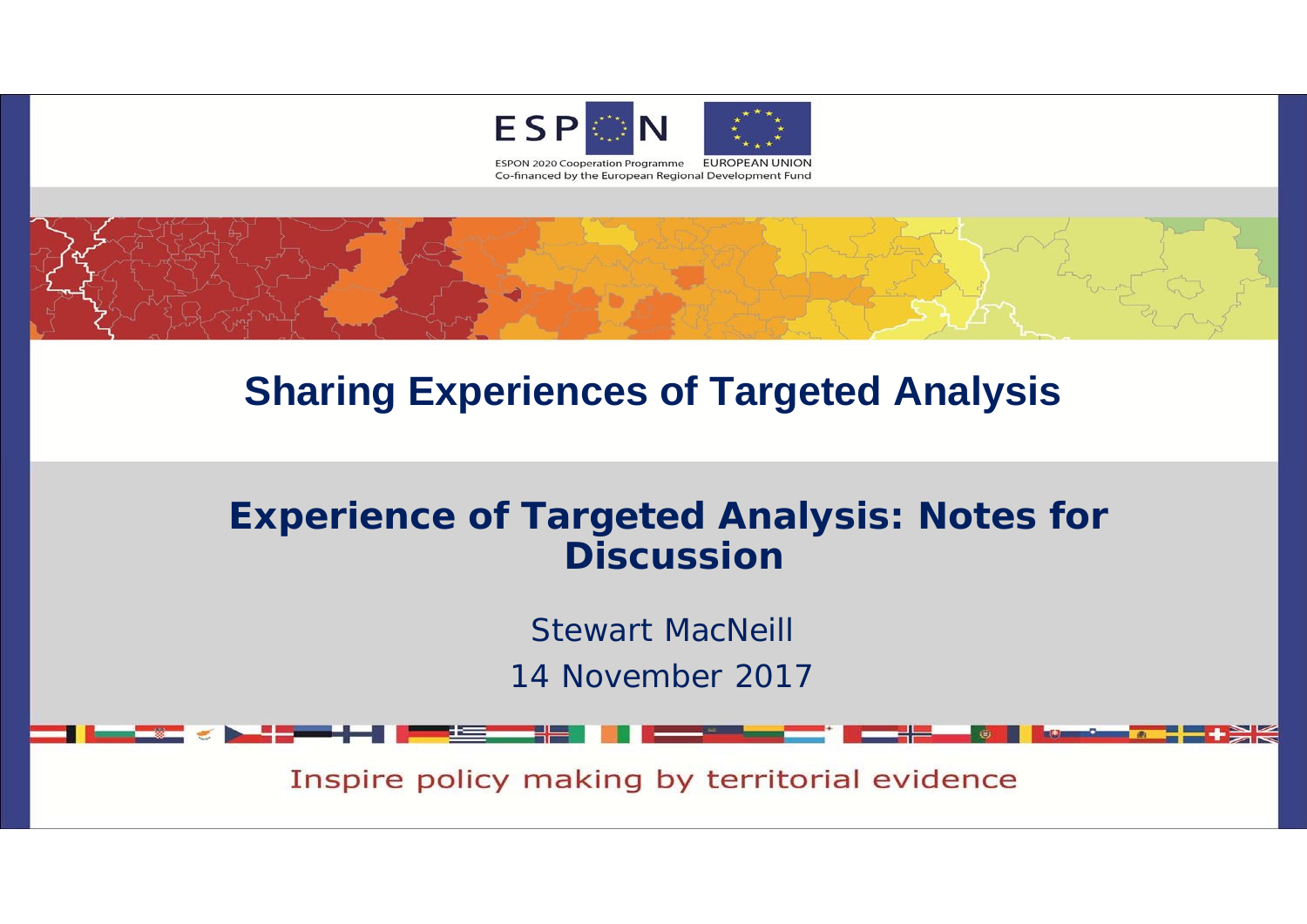

#### **Experience of ESPON**

**Two Projects**

**Territory Based - similar in looking at planning and integration of actions by regional and local authorities**

**Stakeholders in Italy, Netherlands, Denmark, Sweden, Portugal**

- • **RISE - Regional Integrated Strategies- Birmingham City Council - Birmingham University**
	- **Extent to which different aspects of planning are shared or integrated in local/regional authorities**
- • **ReSSI - Regional Strategies for Inclusive and Sustainable Development - Coventry City Council - Coventry University**
	- **Changing role of local/regional authorities**
	- **Good practice economic development, new governance frameworks, austerity**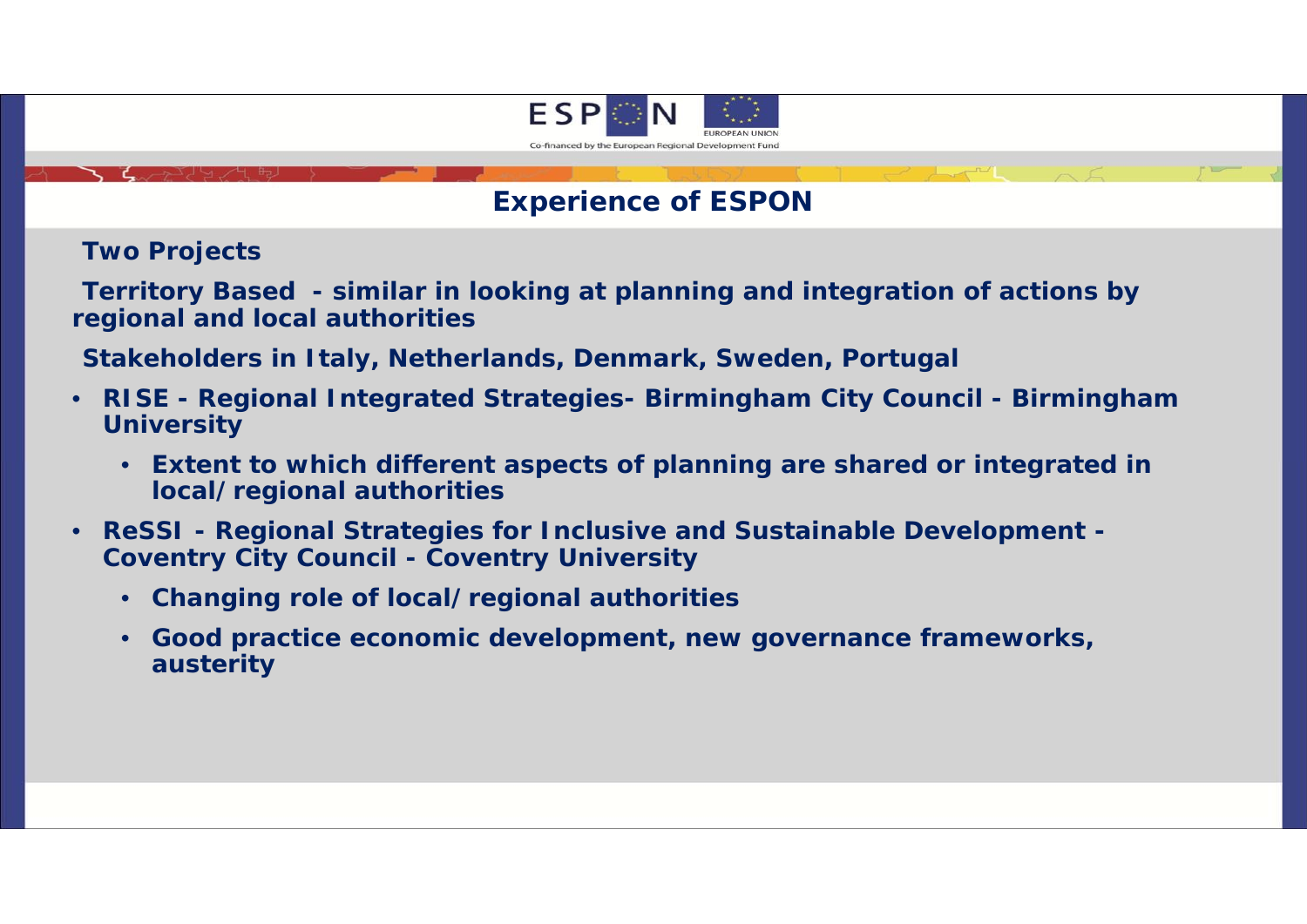

#### **Interest for University**

**Real life problems** 

- • **Opportunities to work with and strengthen relationships with local and regional authorities**
- **Access to information and personnel**
- $\bullet$ **Learn from other European regions**
- **Work with academics in other Member States**
- •**Build research capability and knowledge**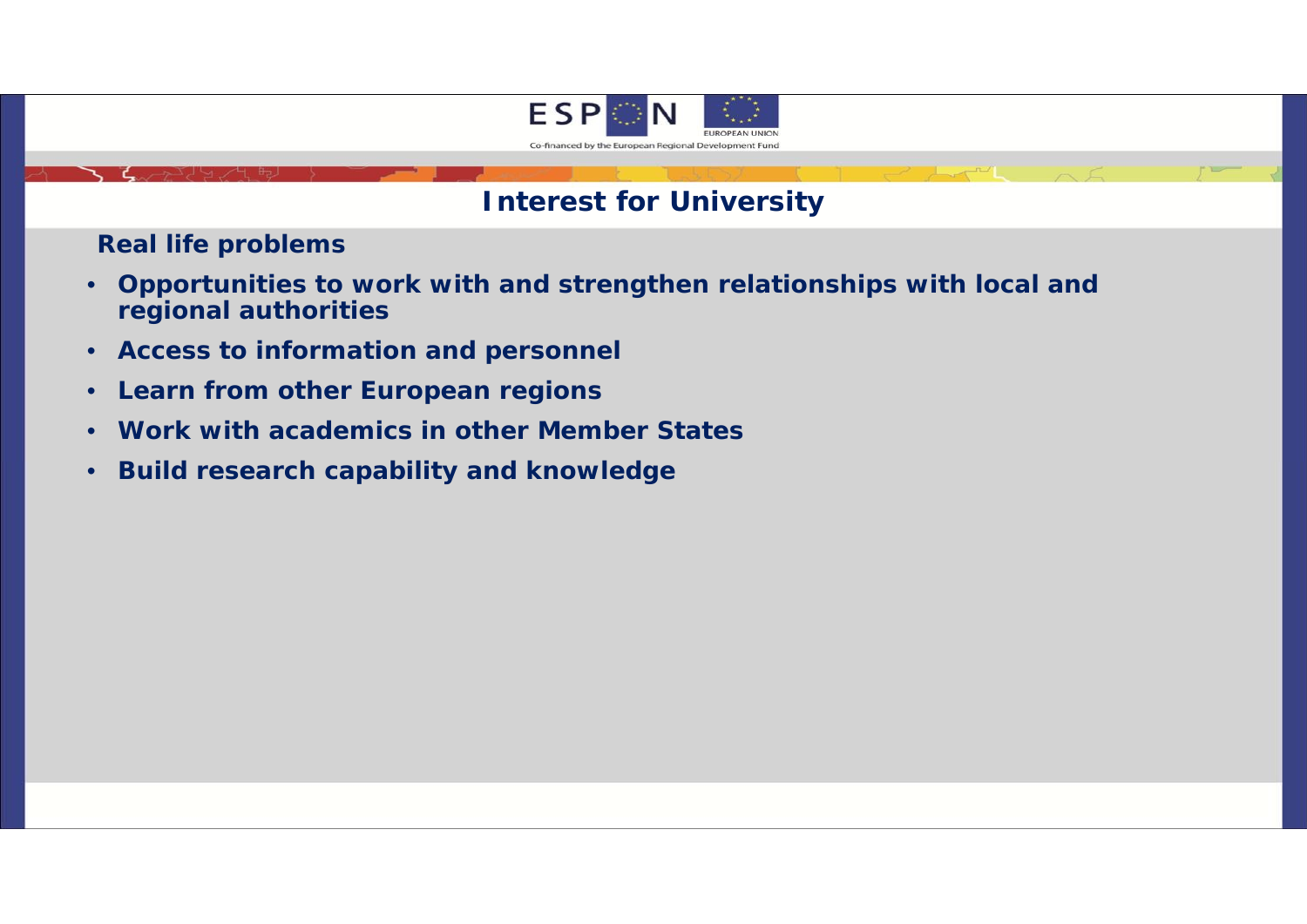

### **Designing Proposal for Targeted Analysis**

- **Strong Relationship with stakeholders – such as Coventry City Council and other local partners**
- •**Invitation to tender - worked with BCC and CCC**
- • **With stakeholders bring in academics in the other stakeholder regions - with appropriate expertise**
- •**Look at issues from practical and academic perspectives**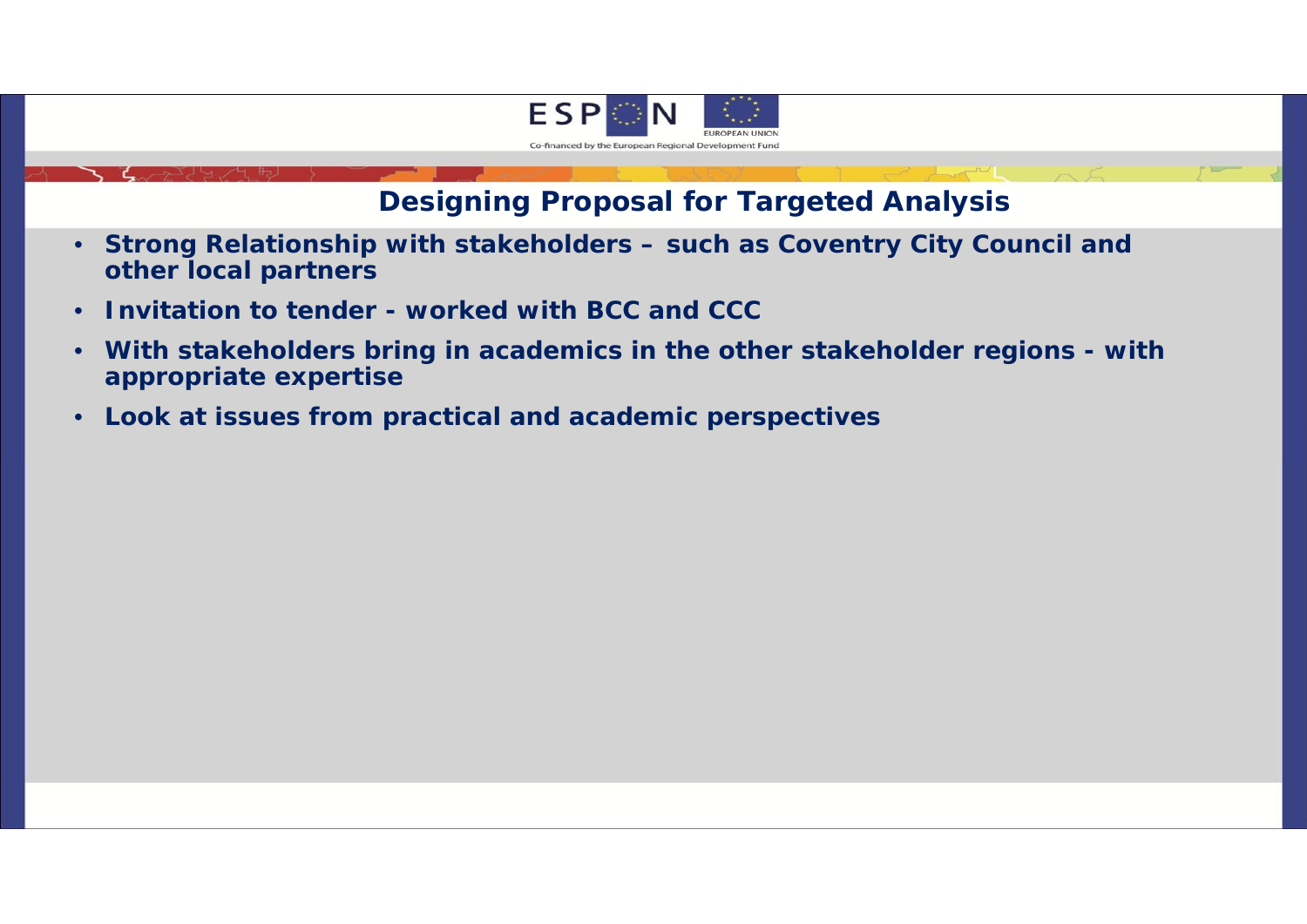

#### **Successful cooperation**

- **Researchers bring conceptual framework**
- **Make recommendations**
- • **Help identify new roles and modes of working for public authorities in times of austerity**
- **Need commitment by all players**
- **Partners must be open to ideas and discussion**
- **TAs make a repository of knowledge - both what and how (tacit knowledge)**